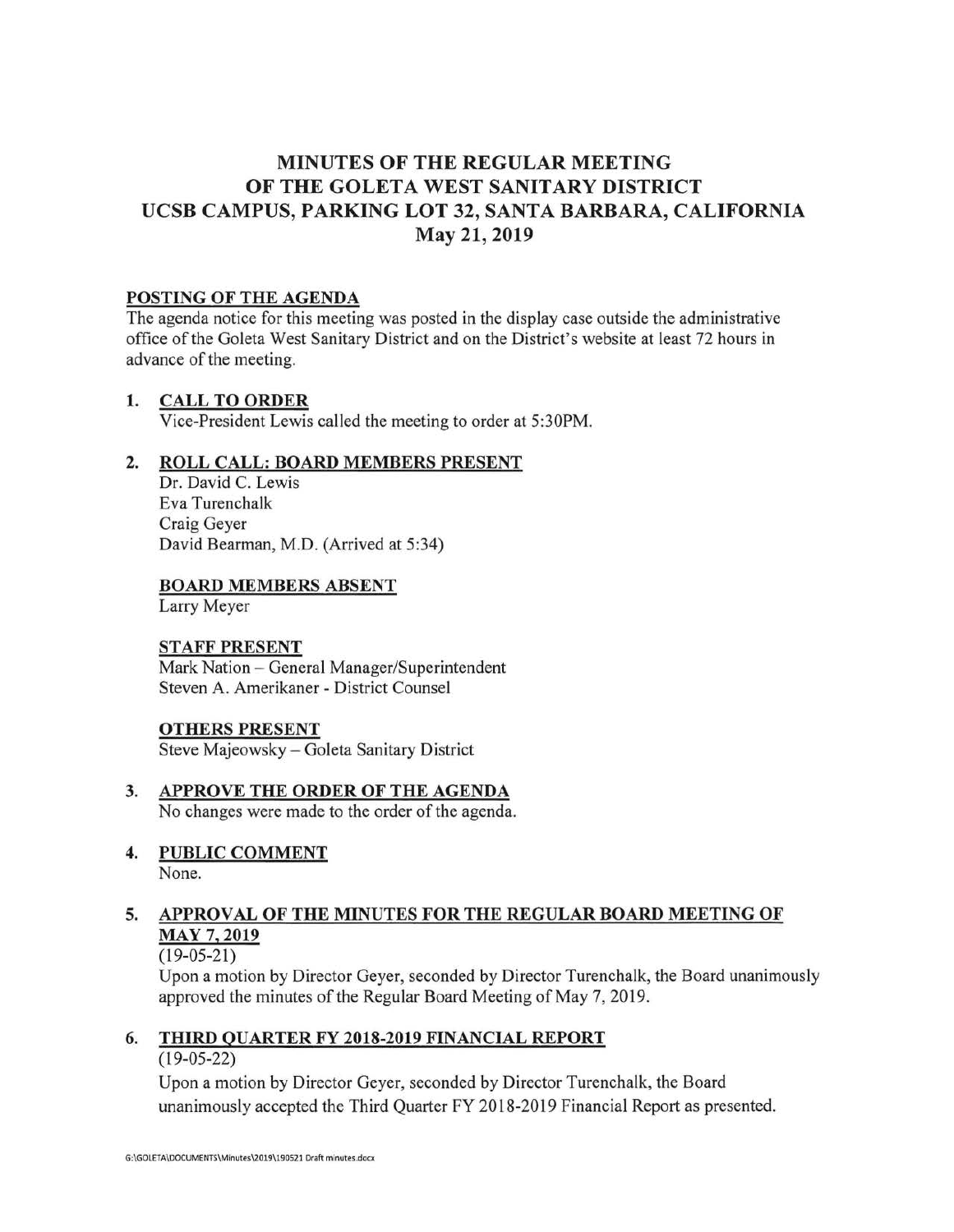## 7. **RESOLUTION NO.19-783 AMENDING APPENDIX "A" OF THE PERSONNEL POLICY /EMPLOYEE HANDBOOK**

 $(19-05-23)$ 

Upon a motion from Director Turenchalk, seconded by Director Geyer, the Board adopted Resolution No. 19-783 Amending Appendix "A" of the Personnel Policy Handbook by the following roll call vote:

AYES: NOES: ABSTAIN: ABSENT: Lewis, Turenchalk, Geyer None None Meyer, Bearman

## **8. COMMUNICATIONS**

Noted as received.

#### **9. REPORTS**

# **Operations Report**

The General Manager provided a report.

#### **Personnel Committee**

Director Turenchalk provided a report.

#### **Goleta Sanitary District**  No report.

#### **Goleta Water District**

Director Turenchalk provided a report.

#### **Isla Vista Recreation and Park District**  Director Lewis provided a report.

**Santa Barbara Airport Commission**  Director Lewis provided a report.

**City of Goleta**  No report.

**Other Director Reports**  No report.

#### **10. CLOSED SESSION: Public Employee Performance Evaluation (Gov't Code Section 54957) Employee: General Manager/Superintendent Quarterly Update Report (1st Quarter 2019)**

The Board entered closed session at: 5:44. The Board returned to open session at 5:49.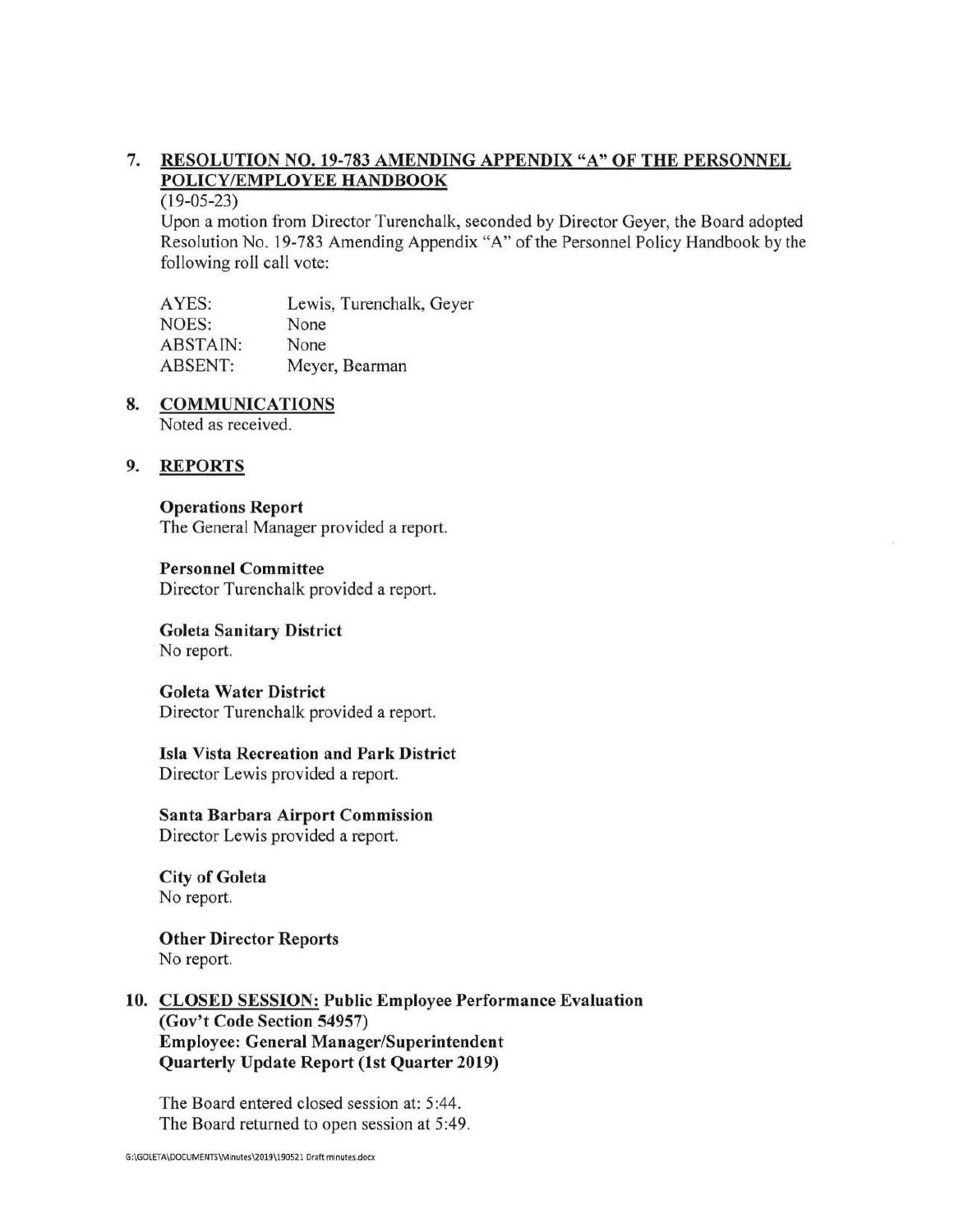No reportable action was taken.

- **11. FUTURE AGENDA ITEMS**  None.
- **12. ADJOURNMENT**

There being no further business, President Bearman adjourned the meeting at 5:50PM.

djourned the meeting at 5:50PM.

**APPRØVED** 12

David Bearman M.D., Board President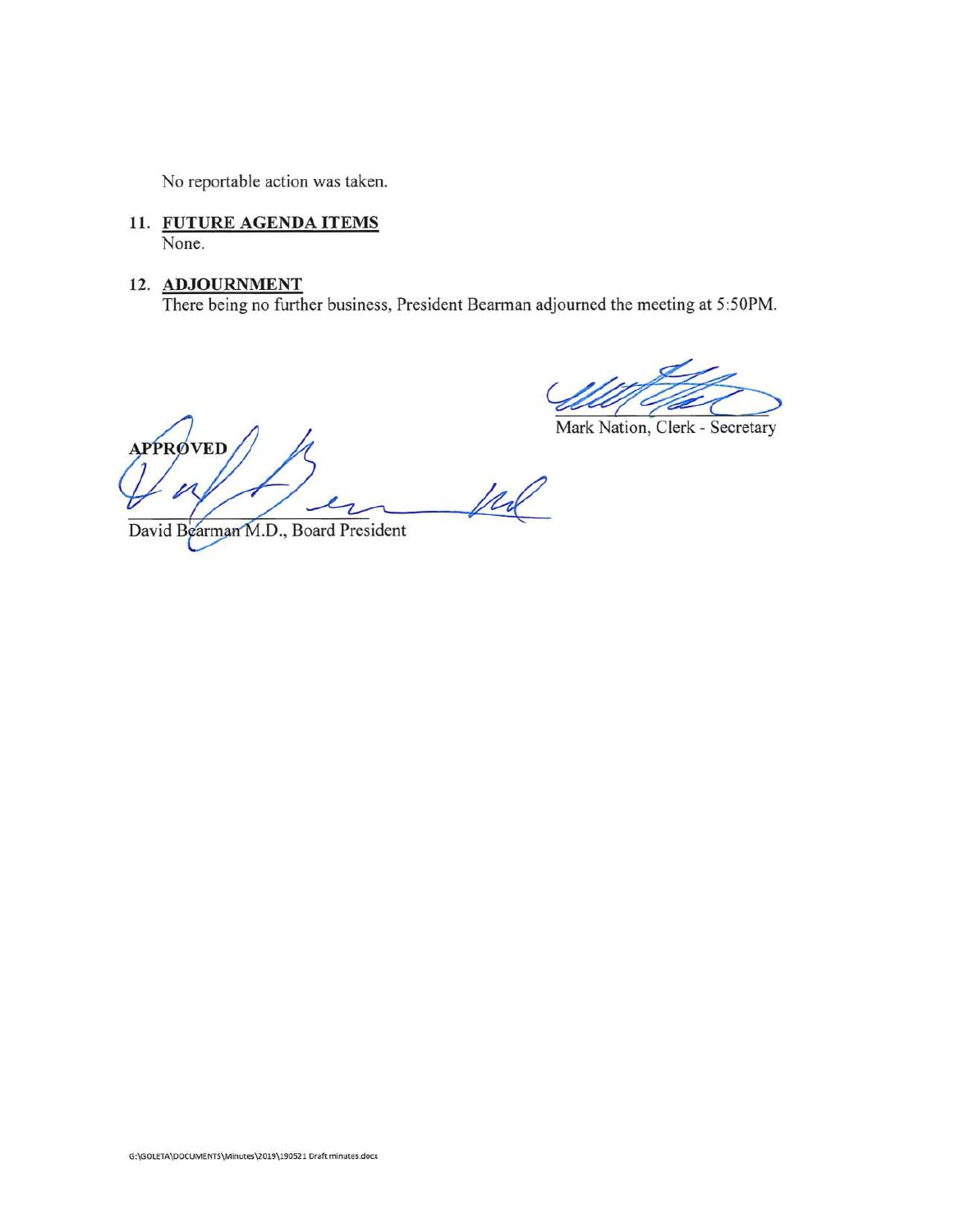May 2, 2019-May 14, 2019

#### **Administration**

Staff responded to a public documents request from Transparent California. Information was provided similar to the annual report that is required to be sent to the California State Controller's Office.

Staff continues preparing the budget for fiscal year 2019-2020. Another meeting is scheduled with the Finance Committee meeting then to the full Board for review.

Staff continues work on the commercial billing process for fiscal year 2019-2020 tax roll.

Staff sent the required no-spill certification for the month of April 2019 to the State CIWQS database.

The District recently had some fraudulent checks cashed . Three checks were cashed by someone other than the intended recipients. It appears that a batch of checks was stolen from the post office or somewhere when they were all still together. Staff is working with MB&T on an investigation. Police reports have been filed etc. The account has been closed and a new operating account opened. More information will follow as this develops.

#### **Collection System Maintenance**

The crew continues to work performing CCTV inspections scheduled for 2019. This is primarily the Isla Vista area.

The crew completed hydro-cleaning the EMID area and the North Campus Faculty Housing area. The crew also completed cleaning hotspots and root cutting throughout the District for the month of May 2019. A sewer operations summary is enclosed with this operations report.

Staff completed California Air Resources Board online reporting for the District's dieselpowered Case tractor.

An all-staff safety meeting was held to discuss findings of the 1<sup>st</sup> quarter 2019 in-house safety inspection.

Staff sent record drawings of the BEi off tract sewer main located between retaining wall and IPT building at 7232 Hollister Avenue. IPT is looking at shoring up the existing retaining wall.

Staff inspected and signed-off on a tenant improvement sewer service permit and City of Goleta job-card for Mesa Burger Restaurant located in Camino Real Shopping Center.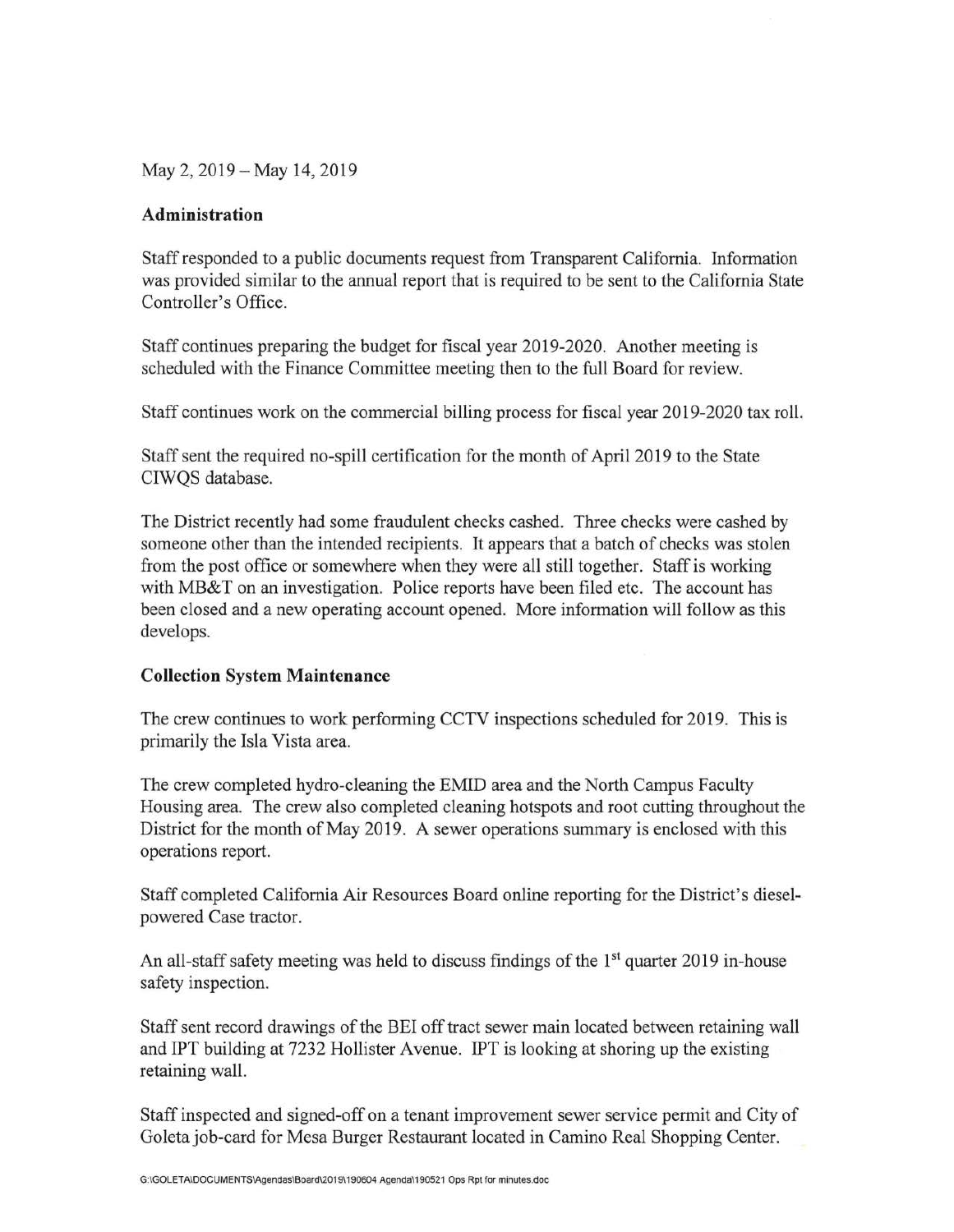Staff issued a sewer service permit for a garage conversion accessory dwelling unit at 45 San Anzio Way.

Staff issued a trenchless sewer lateral replacement permit for 7455 San Blanco Drive.

## **Industrial Waste**

RvL Associates collected wastewater samples from two locations within GWSD and at several locations within GSD every day for one week. The samples were analyzed and the data will be used in a Pretreatment Program technically based local limits (TBLL) study. The study will evaluate the current local limits and make recommendations for changes to ensure ongoing protection of the environment and continued compliance with GSD's National Pollutant Discharge Elimination System (NPDES) permit.

## **Street Sweeping**

Graffiti  $-$  none to report at this time

Abandon vehicle – none to report at this time

 $Hrs. -33$ 

Miles- 266.8

Loads- 10

Marborg:  $4/19/19 = 6.84$ TN

- Fixed loose ignition switch on the Crosswind
- Replaced stripped fasteners on dash on the Crosswind
- Rotated pick up tube on the Crosswind
- Checked and adjusted tire pressures on both sweepers
- Lubed upper and lower roller bearings on the Eagle

## **Table of Treatment Capacity in GSD Plant**

| GWSD Average Daily Flow   March 2019 | MGD 2.38; 41.6651% |
|--------------------------------------|--------------------|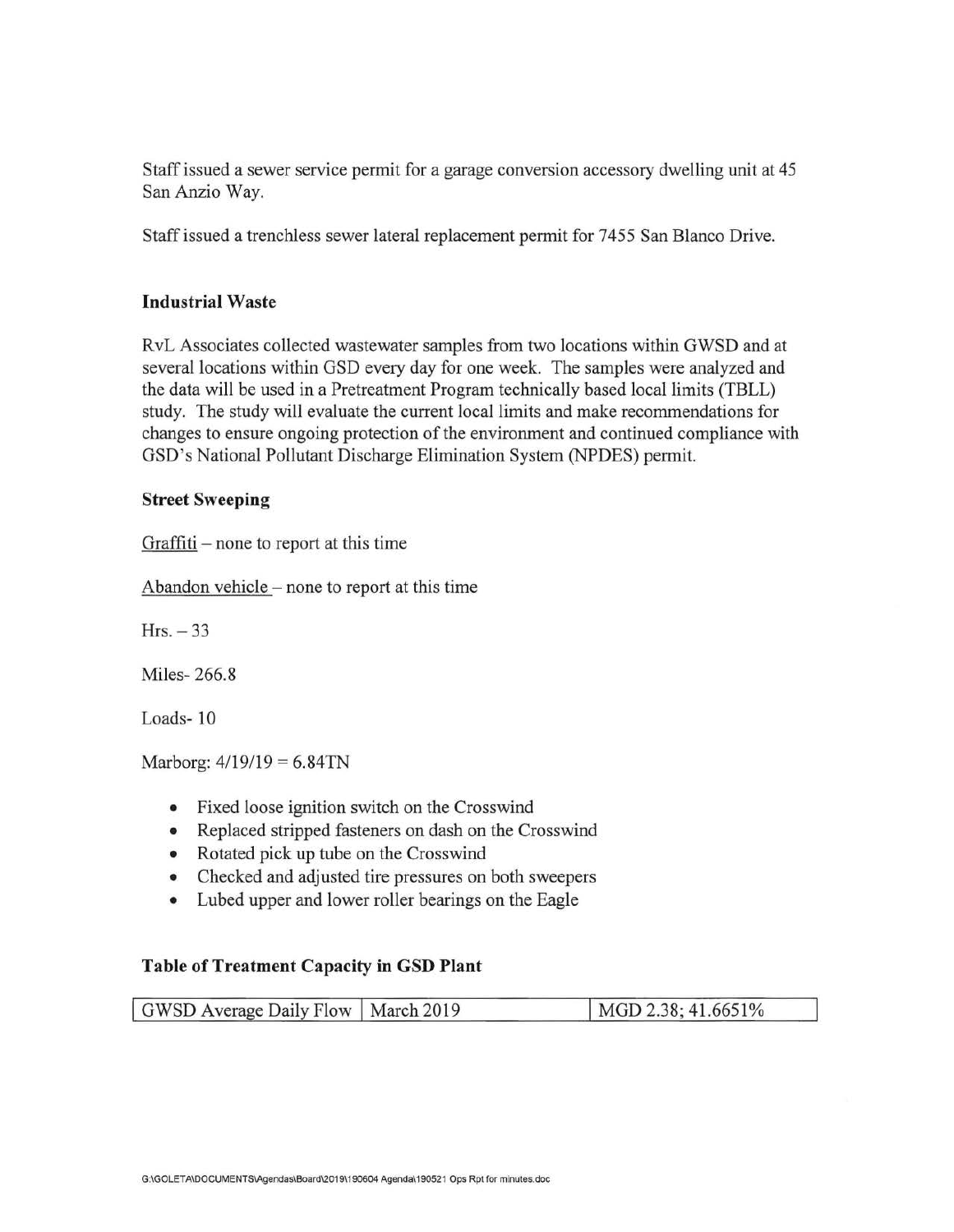

Your environmental partner since 1954

| <b>Descripton</b>        | <b>Quantity</b>       |  |  |
|--------------------------|-----------------------|--|--|
| <b>Feet Cleaned</b>      |                       |  |  |
| Hot Spot                 | 8,350 ft.             |  |  |
| Hydroclean               | 4,972 ft.             |  |  |
| Root Cutting             | 1,080 ft.             |  |  |
|                          | 14,402 ft.            |  |  |
| <b>Lines Cleaned</b>     |                       |  |  |
| Hydroclean               | 37 lines              |  |  |
| Hot Spot                 | 27 lines              |  |  |
| Root Cutting             | 3 lines               |  |  |
|                          | 67 lines              |  |  |
| <b>Other Work Orders</b> |                       |  |  |
| <b>CCTV Work Order</b>   | 12 Work Orders        |  |  |
| Parcel Permit            | 2 Work Orders         |  |  |
|                          | <b>14 Work Orders</b> |  |  |